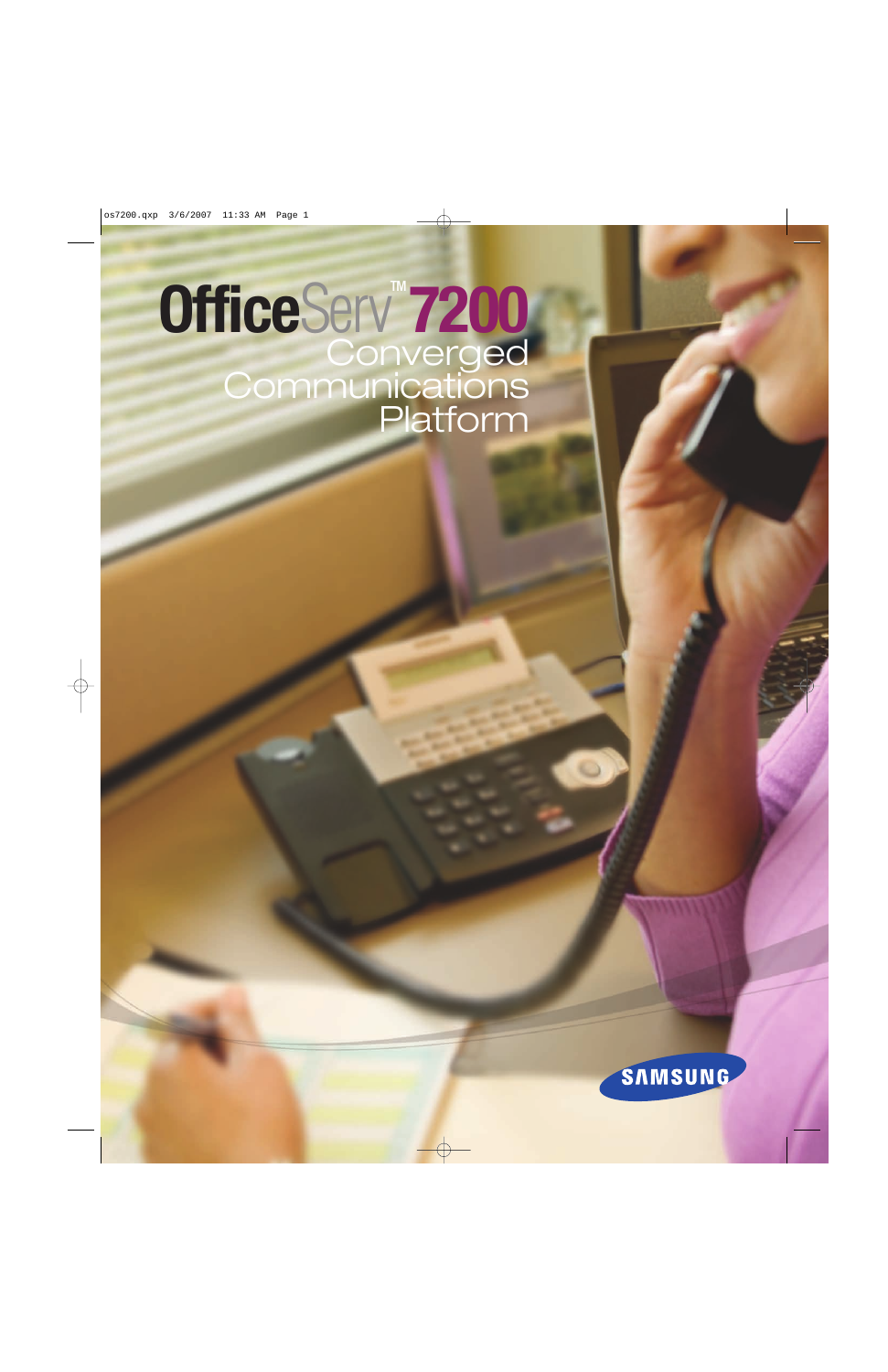**Welcome to the world of convergence.** Not just the convergence of voice and data, but also the convergence of wired and wireless communications. The convergence of wired and wireless communications gives you the full functionality of traditional communications platforms plus the convenient, efficient, nonstop access that wireless appliances provide. Additionally, the convergence of voice and data on one integrated platform provides an efficient

your enterprise communication demands. Truly, this new world of convergence draws on the best of all worlds - for more efficient, more flexible, more complete enterprise communications.

and cost-effective solution for

Combining its expertise in wireless communications, core

networks, digital technology and IP functionality, Samsung brings you the OfficeServ™ 7200 converged communication system. As a completely converged platform, OfficeServ 7200 supports both voice and data communication with powerful, IP-based wired and wireless flexibility. Traditional voice communication, voice over IP, IP-based data and wireless solutions through a Wireless LAN - OfficeServ 7200 supports them all. Simultaneously.

#### **MARKET FEET** m **AAA** FF F **ARABASE** 45555656 π.

ERES

# The Next Generation of Convergence

#### **Integrate your Communication Environment**

\*\*\*\*\*\*\*\*

**SEEEEEEE** 

OfficeServ™ 7200 handles voice calls and data using a flexible array of 10/100 Base-T interfaces that may be used for Local Area Network (LAN) and Wide Area Network (WAN). This provides an integrated wired and wireless platform that conveniently supports Samsung VoIP applications, OfficeServ Wireless (WLAN) phones, traditional phones, PCs, servers and other peripherals to suit your business communication

needs, whatever they may be.

# **Save Money with Expanded Functionality**

The OfficeServ 7200 solution includes the powerful, cost-effective SVMi-20E messaging platform. The SVMi-20E is a fully integrated voice-processing platform that provides flexible auto attendant/ call processing and, thanks to the

Samsung E-Mail Gateway, delivers voicemail to your SMTP e-mail client as a .wav file attachment. Exclusive to the OfficeServ 7200 system, the SVMi-20E is a modular, moneysaving solution for future port migration. With the SVMi-20E, your voice processing system grows as your business grows. Simply plug in additional four port modules to expand from 4 to 12 ports. This is investment protection at its best.



#### **Ensure your Quality of Service**

OfficeServ 7200 helps you take control of your voice call Quality of Service (QoS). Just set your QoS based on the priorities and grouping of voice and data packets:

- -Layer 2 QoS: Priority Processing (802.1p), VLAN (802.1q)
- -Layer 3 QoS: Class-based Queuing (CBQ), QTP Priority Queuing or on-demand management of the Wide Area Network (WAN) bandwidth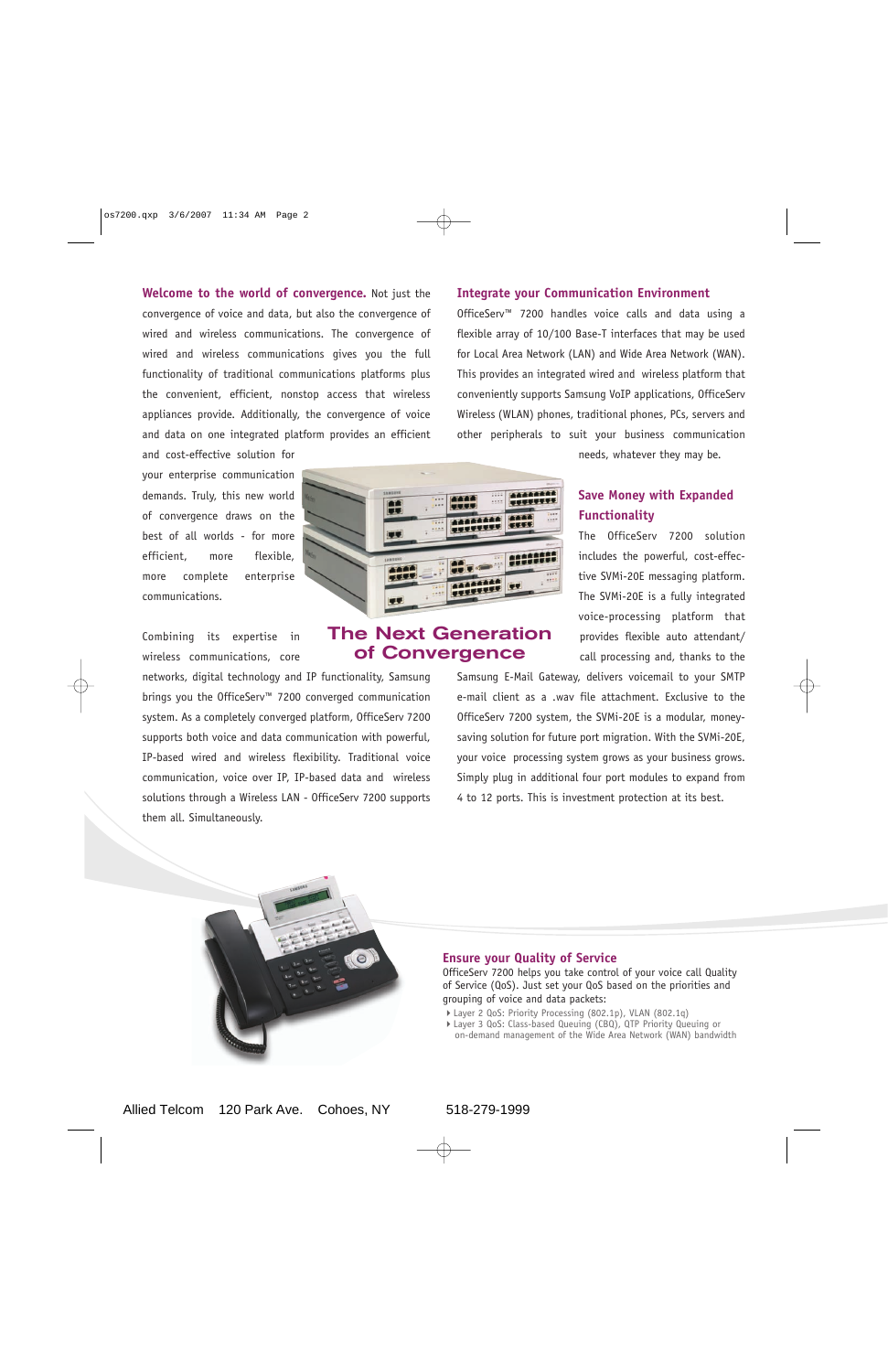## **Capitalize on Advanced Data Applications**

Using the firewall, NAT routing, VPN, VLAN and managed switch capabilities of the OfficeServ 7200, advanced data applications provide superior business value:

**Multi-User Network/Internet Access** - Connect your DSL, cable modem or T1 directly for office-wide Internet access

**Multi-User Network/Internet with WLAN** - Connect your DSL, cable modem or T1 directly to share access with wired and WiFi-enabled devices

**Remote IP Phones with Existing Data Infrastructure** - With a single IP address from your ISP, connect multiple Samsung IP phones across the Internet without third-party router installation or configuration

**Local IP Phones with QoS** - Connect multiple IP phones on the LAN using Samsung's add-on WIM and PLIM to create an enforceable QoS model

**Remote Branching Network** - Remotely connect to any supported iDCS or OfficeServ system using embedded data capabilities

**Multiple Internet Connections** - Connect multiple Internet connections allowing segregated voice and data on different networks

**Intrusion Detection System (IDS)** - Secure your VoIP and data network using the embedded IDS system

#### **Get Mobile with OfficeServ™ Wireless**

Working with the OfficeServ™ 7200 platform, the OfficeServ™ Wireless solution liberates you from your desk and still keeps you in touch. With OfficeServ Wireless, you get the high-quality voice service you've come to expect from a Samsung communication system plus the converged environment of the new OfficeServ 7200 and secure mobility. Now that's truly a converged solution.

OfficeServ Wireless delivers a host of key advantages:

- No monthly airtime charges uses the unlicensed 2.4 GHz frequency band
- Excellent voice quality guaranteed priority for voice IP packets
- Full-feature integration with Samsung IP-enabled key systems
- Covers large area with an unlimited number of WAPs
- Innovative wireless handset lightweight with easy access to system features
- Flexible configuration separate voice and data network management
- Programming through phone or PC

# **Increase your Capabilities with Enhanced OfficeServ Applications**

In addition to the OfficeServ™ Wireless solution, OfficeServ™ 7200 is supported by Samsung's OfficeServ™ suite of applications.

At the heart of it all, OfficeServ™ **Link** controls and monitors all commands and events between the telephone system and other OfficeServ applications.

OfficeServ™ **EasySet's** Web-based GUI is a quick and easy way to personalize individual buttons and station settings.

With OfficeServ™ **Call** and OfficeServ™ **Operator**, individual users and system operators get more powerful call control functions using their PCs.

Operating on a VPN, OfficeServ™ **Softphone** lets travelers and remote users connect from anywhere in the world 24/7 and use their desktops just as if they were in the office.

Samsung's automatic call distribution capabilities combined with the historical reporting and supervisor monitoring of OfficeServ™ **DataView** provide a complete call center solution.



## **Wireless Phone (SMT-W5100E)**

- -IEEE 802.11g, SIP protocol
- ▶ Color Display
- -Speaker Phone
- ▶ Talk Time: 4 hours\*\*
- -Standby Time: 40 hours\*\*
- ▶ Weight: 3.75 oz

#### **SMT-R2000 Dual Band WAP**

- -Supports both voice and data on a single wireless network
- -Provides hand-off between access points for highquality voice services over your entire enterprise
- -Support both 2.4 GHz and 5 GHz radios for IEEE 802.11 a/b/g
- -Enhanced security with WEP/WPA/WPA2
- -Wi-Fi Certified



Allied Telcom 120 Park Ave. Cohoes, NY 518-279-1999